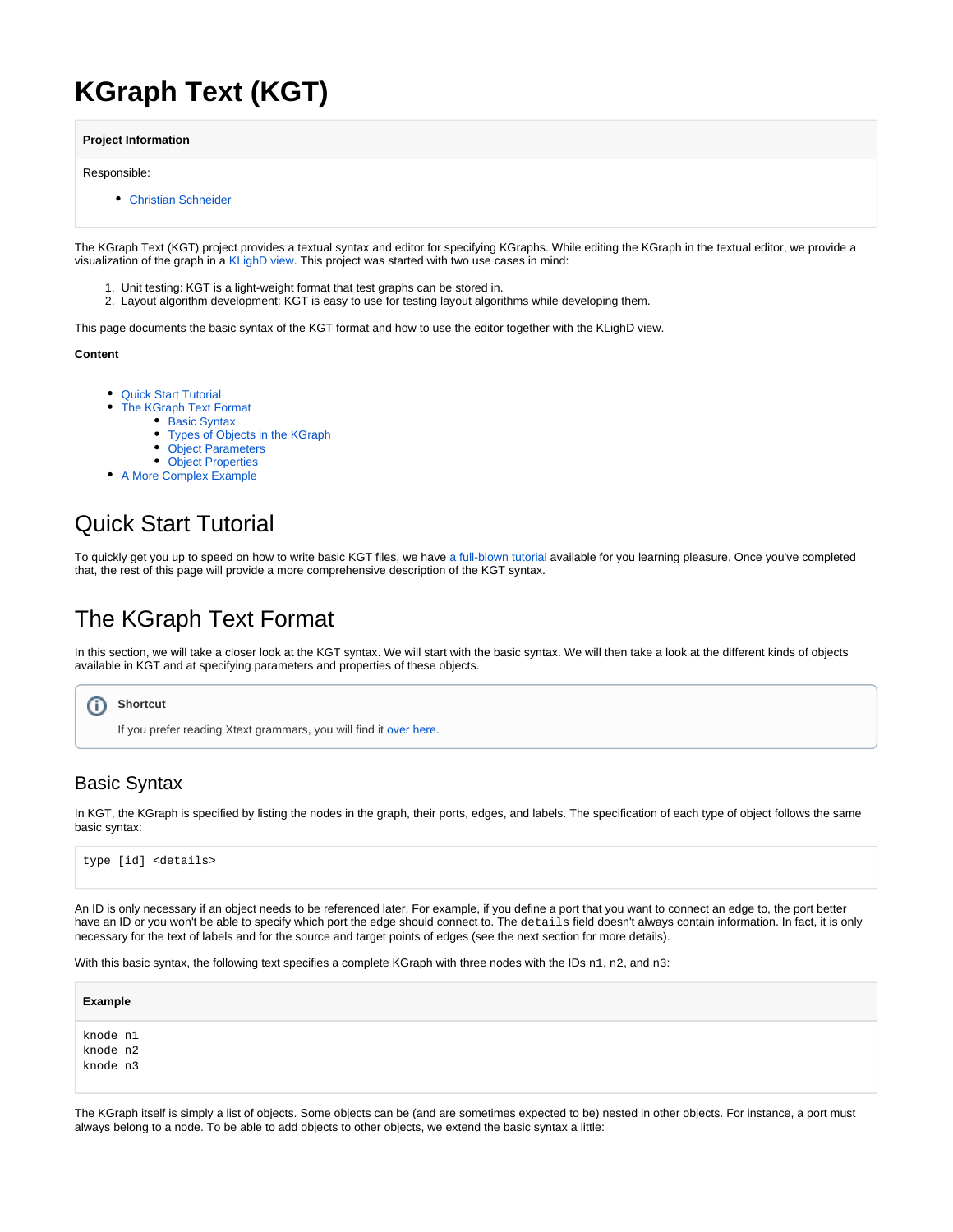```
type [id] <details> {
     <declarations>
}
```
If nodes n2 and n3 should be nested inside n1, the previous example must be changed a little:

| Example                            |  |  |  |
|------------------------------------|--|--|--|
| knode n1 {<br>knode n2<br>knode n3 |  |  |  |
|                                    |  |  |  |

### <span id="page-1-0"></span>Types of Objects in the KGraph

Now that we know the basic way of specifying objects, it's time to see what types of objects there are, which other objects they can appear in, and whether they require any details.

| Type  | Keyword | <b>Details</b>                                                         | To appear<br>in        | <b>Remarks</b>                                                                                                   |
|-------|---------|------------------------------------------------------------------------|------------------------|------------------------------------------------------------------------------------------------------------------|
| Node  | knode   | Empty                                                                  | Top level,<br>nodes    |                                                                                                                  |
| Port  | kport   | Empty                                                                  | <b>Nodes</b>           |                                                                                                                  |
| Label | klabel  | String (label text):<br>"My gigantically useful label<br>text"         | Nodes, ports,<br>edges |                                                                                                                  |
| Edge  | kedge   | Source and target:<br>(:sourcePortId -> targetNodeId:<br>targetPortId) | Nodes                  | Edges must always be defined in their source node. That is why the source node<br>is not defined in the details. |

When specifying edges, each port ID and the colon preceding it is optional. After all, edges don't have to connect ports, but can also connect nodes directly.

### <span id="page-1-1"></span>Object Parameters

So far, we have learned how the objects in a KGraph can be specified in the KGT format. However, this doesn't help us much since we don't know yet how to add basic parameters to the objects. This includes, for instance, the size of nodes.

Parameters are the first thing inside a block (the curly braces) of an object. There are three basic parameters that can be attached to a nodes, ports, and labels:

```
pos: x=<xPosition> y=<yPosition>
size: width=<width> height=<height>
insets: top=<top> bottom=<br/>>bottom> left=<left> right=<right>
```
A node with a predefined size could be written like this:

#### **Exampe**

```
knode n1 {
     size: width=100 height=50
}
```
Edges are somewhat different. Position, size, and insets aren't meaningful to edges, so edges have a different parameter that defines their list of bend points:

points: <source>;<br/>>bend>\*;<target>

Each of the points is defined by their x and y coordinate as such: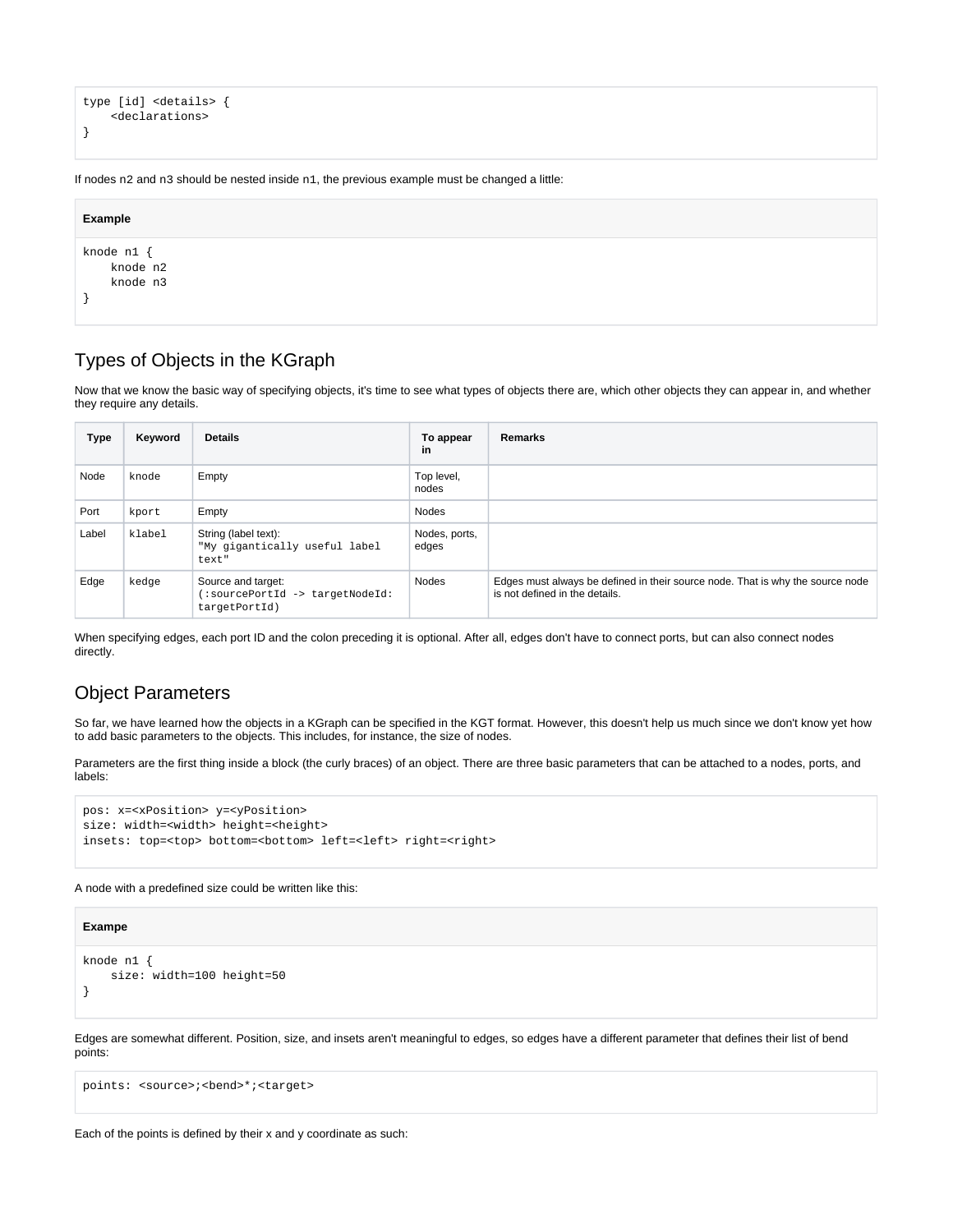<x>,<y>

### <span id="page-2-0"></span>Object Properties

If you have already used a layout algorithm through [KIML](https://rtsys.informatik.uni-kiel.de/confluence/pages/viewpage.action?pageId=328078), you will know that layout algorithms are configured through properties attached to the different graph objects. In KGT, this is done through the properties section that follows the parameters:

```
properties:
     <propertyId> = <propertyValue>
```
The properties section can of course contain an arbitrary number of lines, each specifying the value of one property. For example, if we want to add ports and a label to a node, we will often have to set certain properties on it as well to tell the layout algorithm what to do:

```
Example
knode n1 {
    properties:
         de.cau.cs.kieler.sizeConstraint="PORTS NODE_LABELS"
         de.cau.cs.kieler.nodeLabelPlacement="INSIDE V_TOP H_CENTER"
         de.cau.cs.kieler.portConstraints=FIXED_SIDE
    klabel "Node 1"
     kport p1 {
         size: width=5 height=5
         properties:
             de.cau.cs.kieler.portSide=WEST
         klabel "West port 1"
     }
     kport p2 {
         size: width=5 height=5
         properties:
             de.cau.cs.kieler.portSide=WEST
         klabel "West port 2"
     }
     kport p3 {
         size: width=5 height=5
         properties:
             de.cau.cs.kieler.portSide=EAST
         klabel "East port 1"
     }
}
```
Often enough, we also have to set properties on the graph itself (for instance, which layout algorithm to use). In that case, simply include a properties section at the top of the file: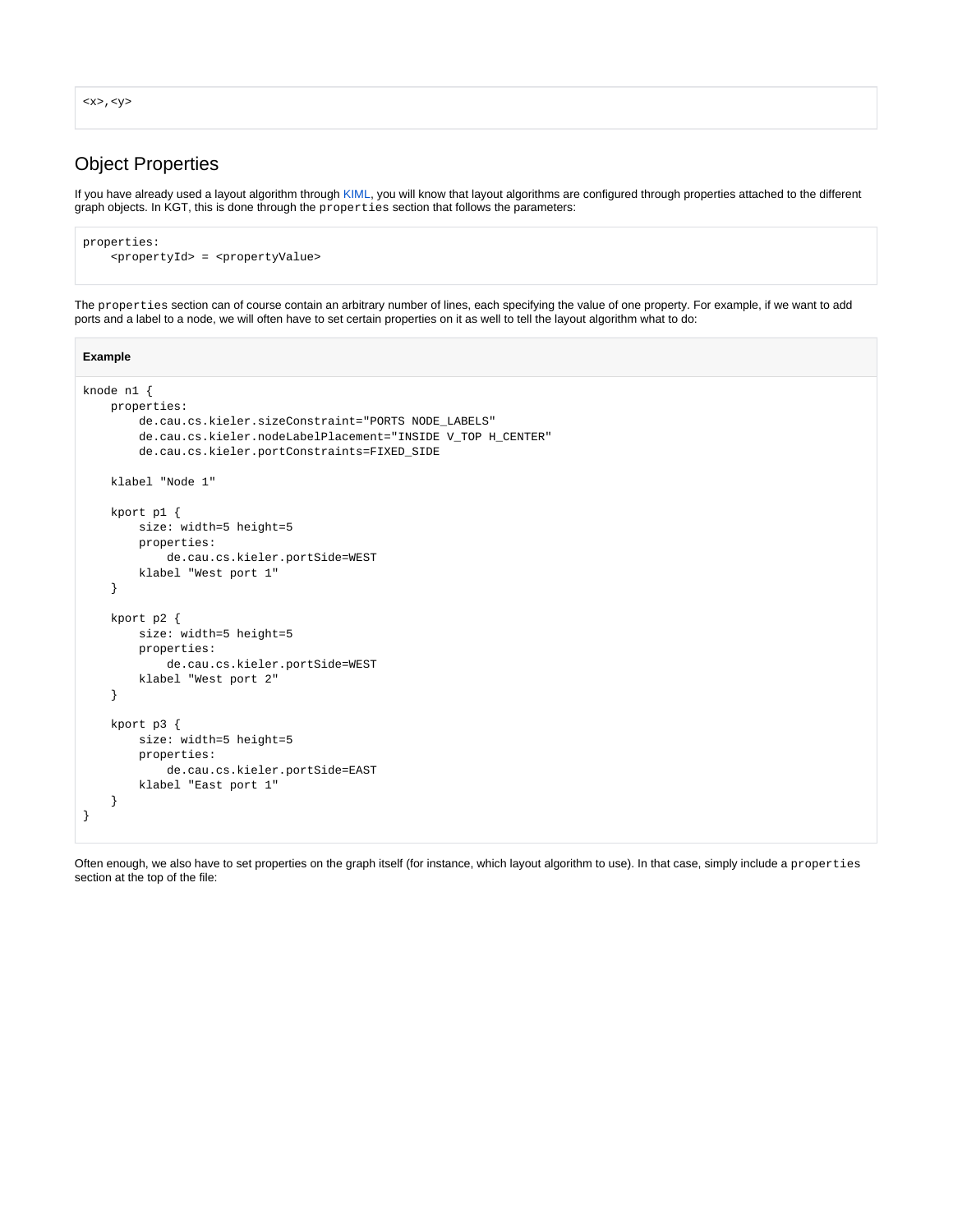#### **Example**

**Example**

```
properties:
     de.cau.cs.kieler.algorithm="de.cau.cs.kieler.klay.tree"
knode n1 {
    size: width=50 height=50
     kedge (-> n2)
     kedge (-> n3)
}
knode n2 {
    size: width=50 height=50
}
knode n3 {
     size: width=50 height=50
}
```
## <span id="page-3-0"></span>A More Complex Example

We finish with a more complex example that highlights some of the features of the KIELER graph layout technology and how to use it through the KGT format.

#### properties: de.cau.cs.kieler.edgeRouting=ORTHOGONAL de.cau.cs.kieler.direction=DOWN de.cau.cs.kieler.separateConnComp=FALSE // The node label of N1 is placed outside. Edges connect directly to // the node, without any ports in between knode N1 { properties: de.cau.cs.kieler.nodeLabelPlacement="OUTSIDE H\_LEFT V\_TOP" de.cau.cs.kieler.sizeConstraint="NODE\_LABELS PORTS" klabel "N1" kedge (-> N2) } // Compared to N1, this node will be slightly higher because the size // constraints also take a default minimum size into account knode N2 { properties: de.cau.cs.kieler.nodeLabelPlacement="OUTSIDE H\_LEFT V\_TOP" de.cau.cs.kieler.sizeConstraint="MINIMUM\_SIZE NODE\_LABELS PORTS" de.cau.cs.kieler.sizeOptions=DEFAULT\_MINIMUM\_SIZE klabel "N2" kedge (-> N3:N3Port) kedge (-> N4:N4Port) } // N3 is a compound node with three nodes nested inside. The layout // algorithm uses the default node placement algorithm knode N3 { properties: de.cau.cs.kieler.edgeRouting=ORTHOGONAL de.cau.cs.kieler.direction=DOWN de.cau.cs.kieler.nodeLabelPlacement="OUTSIDE H\_CENTER V\_BOTTOM" klabel "N3" kport N3Port { size: width=5 height=5 pos: x=10 y=-5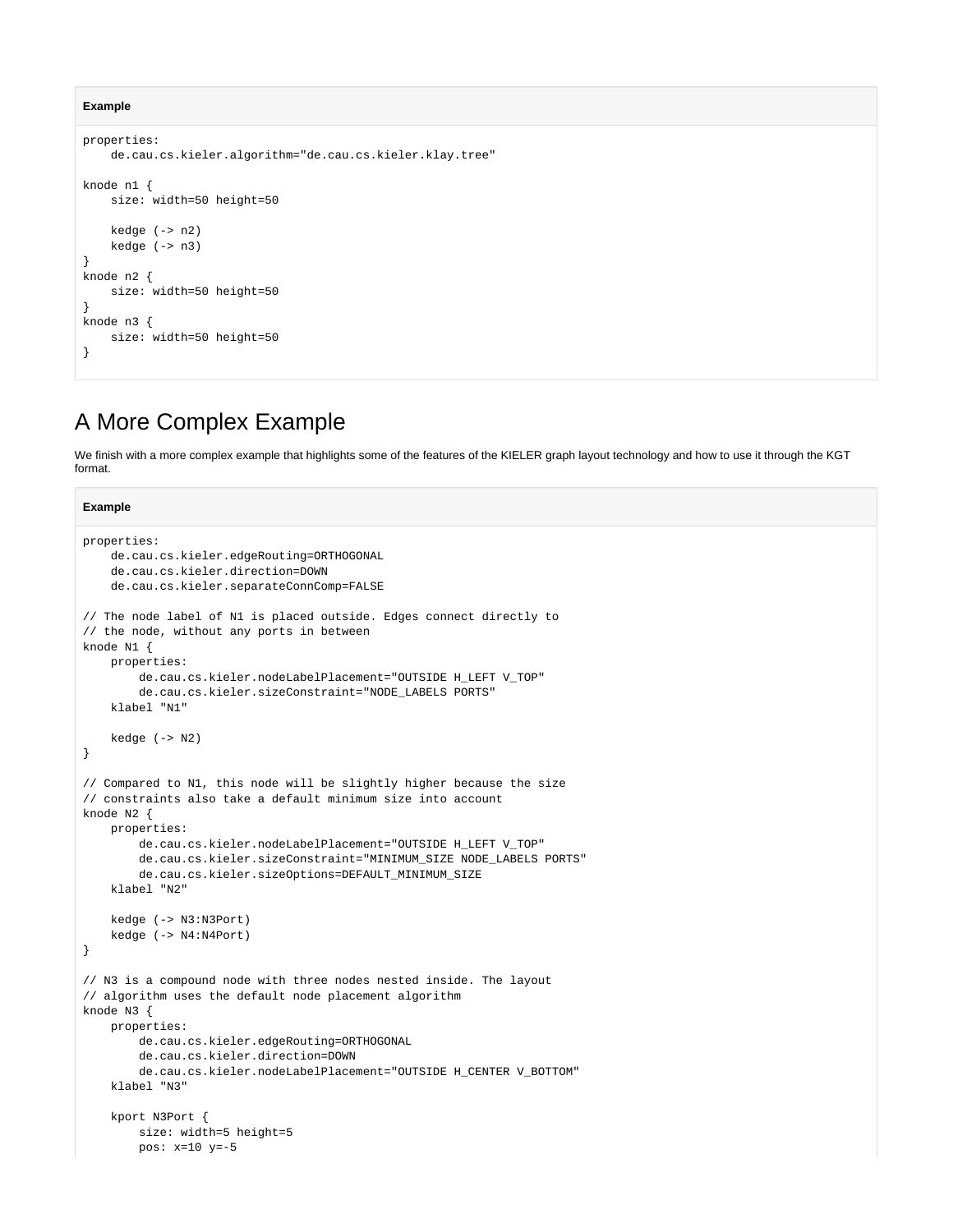```
 }
     kedge (:N3Port -> N31)
     knode N31 {
        size: width=80 height=30
         properties:
             de.cau.cs.kieler.nodeLabelPlacement="INSIDE H_CENTER V_CENTER"
         klabel "N31"
         kedge (-> N32)
        kedge (-> N33)
     }
    knode N32 {
        size: width=80 height=30
         properties:
            de.cau.cs.kieler.nodeLabelPlacement="INSIDE H_CENTER V_CENTER"
        klabel "N32"
     }
    knode N33 {
        size: width=80 height=30
         properties:
             de.cau.cs.kieler.nodeLabelPlacement="INSIDE H_CENTER V_CENTER"
        klabel "N33"
     }
}
// Another a compound node with three nodes nested inside. The layout
// algorithm uses the linear segments algorithm for node placement
knode N4 {
    properties:
         de.cau.cs.kieler.edgeRouting=ORTHOGONAL
         de.cau.cs.kieler.direction=DOWN
        de.cau.cs.kieler.klay.layered.nodePlace=LINEAR_SEGMENTS
        de.cau.cs.kieler.nodeLabelPlacement="OUTSIDE H_CENTER V_BOTTOM"
    klabel "N4"
     kport N4Port {
        size: width=5 height=5
 }
    kedge (:N4Port -> N41)
     knode N41 {
        size: width=80 height=30
         properties:
             de.cau.cs.kieler.nodeLabelPlacement="INSIDE H_CENTER V_CENTER"
        klabel "N41"
        kedge (-> N42)
        kedge (-> N43)
     }
    knode N42 {
        size: width=80 height=30
         properties:
             de.cau.cs.kieler.nodeLabelPlacement="INSIDE H_CENTER V_CENTER"
        klabel "N42"
     }
     knode N43 {
        size: width=80 height=30
         properties:
             de.cau.cs.kieler.nodeLabelPlacement="INSIDE H_CENTER V_CENTER"
        klabel "N43"
     }
}
```